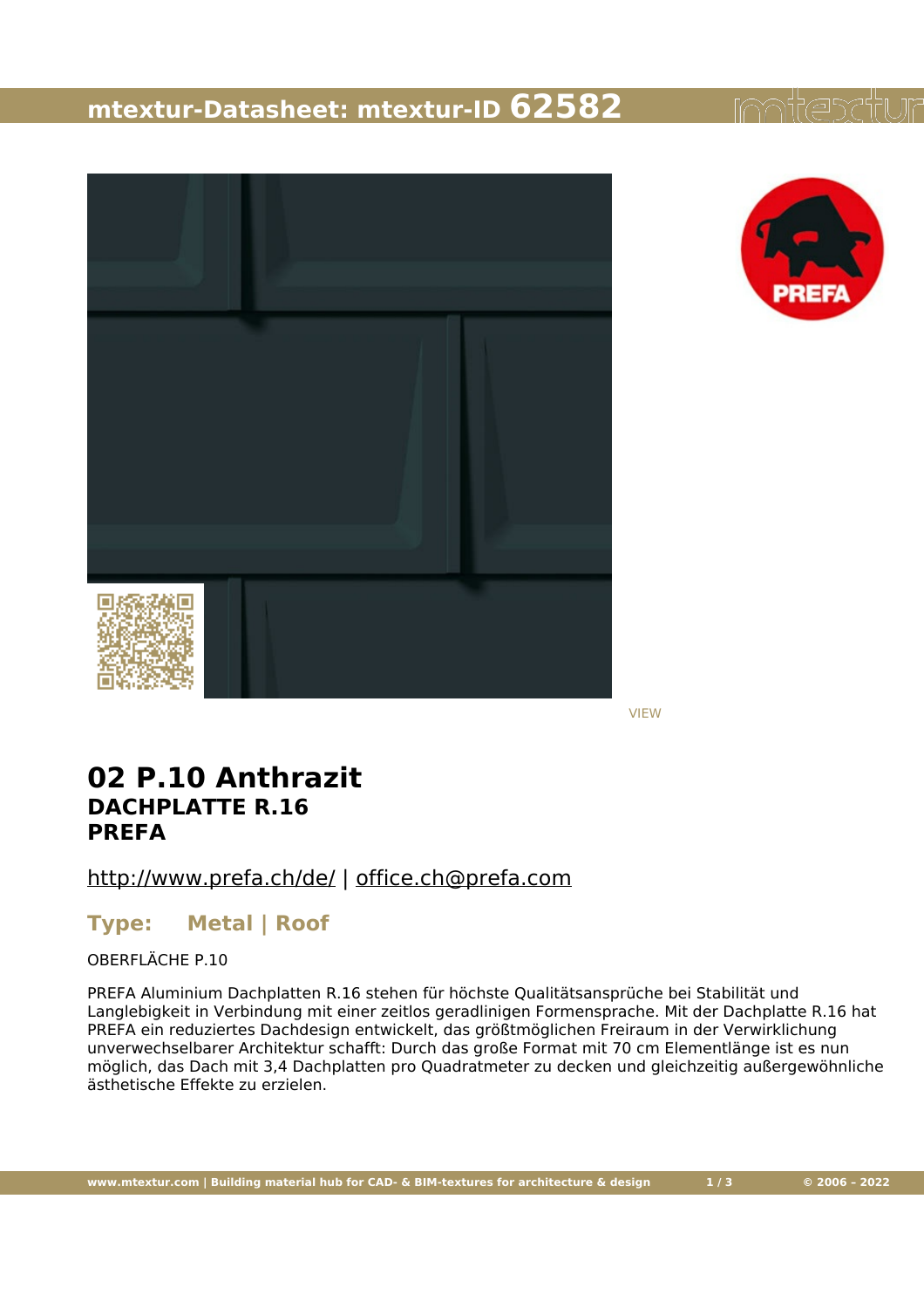# **mtextur-Datasheet: mtextur-ID 62582**

| mtextur ID                               | 62582                                                                                                                                                                                                                                                                                                                                                                                                                                                                                                                                                |
|------------------------------------------|------------------------------------------------------------------------------------------------------------------------------------------------------------------------------------------------------------------------------------------------------------------------------------------------------------------------------------------------------------------------------------------------------------------------------------------------------------------------------------------------------------------------------------------------------|
| Manufacturer                             | <b>PREFA</b>                                                                                                                                                                                                                                                                                                                                                                                                                                                                                                                                         |
| Manufacturer-Email                       | office.ch@prefa.com                                                                                                                                                                                                                                                                                                                                                                                                                                                                                                                                  |
| Product Line                             | DACHPLATTE R.16                                                                                                                                                                                                                                                                                                                                                                                                                                                                                                                                      |
| Product Line Info                        | PREFA Aluminium Dachplatten R.16 stehen für höchste Qualitätsansprüche bei<br>Stabilität und Langlebigkeit in Verbindung mit einer zeitlos geradlinigen<br>Formensprache. Mit der Dachplatte R.16 hat PREFA ein reduziertes Dachdesign<br>entwickelt, das größtmöglichen Freiraum in der Verwirklichung unverwechselbarer<br>Architektur schafft: Durch das große Format mit 70 cm Elementlänge ist es nun<br>möglich, das Dach mit 3,4 Dachplatten pro Quadratmeter zu decken und gleichzeitig<br>außergewöhnliche ästhetische Effekte zu erzielen. |
| <b>Material Name</b>                     | 02 P.10 Anthrazit                                                                                                                                                                                                                                                                                                                                                                                                                                                                                                                                    |
| <b>Type</b>                              | Metal / Roof                                                                                                                                                                                                                                                                                                                                                                                                                                                                                                                                         |
| Material Info                            | OBERFLÄCHE P.10                                                                                                                                                                                                                                                                                                                                                                                                                                                                                                                                      |
| eBKP                                     | C 4.4 Dachkonstruktion / C 4.4 Roof structure, roof slabs / F 1.3 Geneigtes Dach / F<br>1.3 Pitched roofs                                                                                                                                                                                                                                                                                                                                                                                                                                            |
| <b>IFC</b>                               | IfcCovering / IfcRoof / IfcSlab                                                                                                                                                                                                                                                                                                                                                                                                                                                                                                                      |
| Area of application<br>(mtextur Classic) | Outside / Roof                                                                                                                                                                                                                                                                                                                                                                                                                                                                                                                                       |
| Delivery zones                           | CH / LU / NL / FR / IT / AT / BE / DK / US / GB / SE / NO / LI                                                                                                                                                                                                                                                                                                                                                                                                                                                                                       |
| Size of the CAD &<br><b>BIM</b> texture  | Height: 840.0 mm / Width: 1400.0 mm                                                                                                                                                                                                                                                                                                                                                                                                                                                                                                                  |

IMPORTANT LEGAL INFORMATION FOR USAGE OF THE MTEXTUR-DATABASE AND MTEXTUR DATASHEET:

In the mtextur-database and the mtextur-datasheet you can find a variety of high-quality digitalized materials, classified according material-type and subtype, color scope, field of application, manufacturer and product-line. The liability of the colors and the pattern of a CAD-texture can not always be guaranteed. For binding samples and additional questions please get in contact with the manufacturer or reseller directly (request link on material page). The information found on the mtextur-database is carefully collected and tested. Nevertheless are there possibilities for mistakes or wrong information. The publisher, h2c GmbH, the according manufacturers and resellers are not liable for any missing or incorrect information and its outcome, except h2c GmbH acts insofar willful.

www.mtextur.com | Building material hub for CAD- & BIM-textures for architecture & design 2/3 0206 - 2022